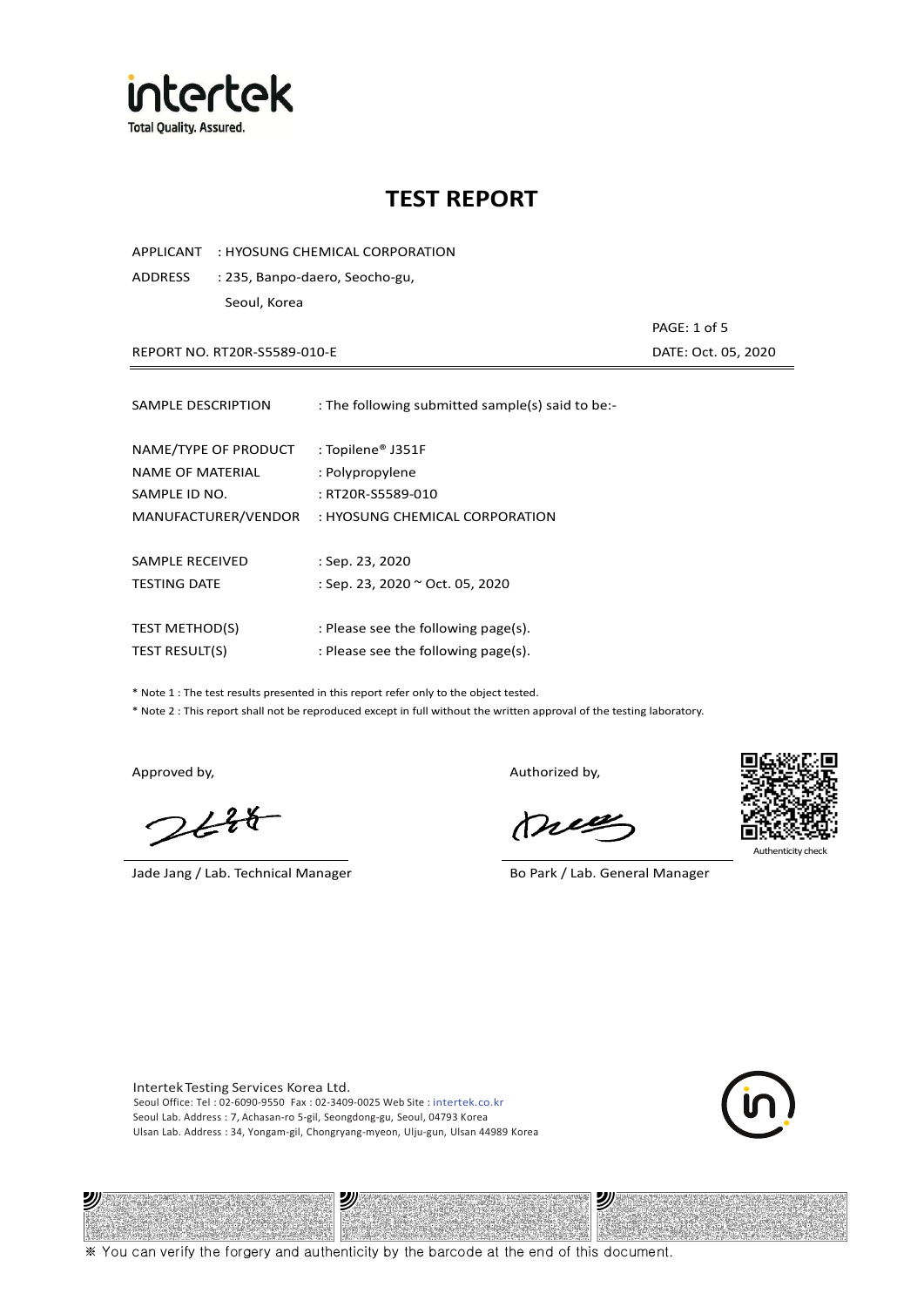

REPORT NO. RT20R-S5589-010-E DATE: Oct. 05, 2020

PAGE: 2 of 5

SAMPLE ID NO. : RT20R-S5589-010 SAMPLE DESCRIPTION : Topilene® J351F

| <b>TEST ITEM</b>                        | <b>UNIT</b> | <b>TEST METHOD</b>                                                                                                                          | <b>MDL</b>     | <b>RESULT</b> |
|-----------------------------------------|-------------|---------------------------------------------------------------------------------------------------------------------------------------------|----------------|---------------|
| Cadmium (Cd)                            | mg/kg       | With reference to<br>IEC 62321-5 Edition 1.0: 2013.                                                                                         | 0.5            | N.D.          |
| Lead (Pb)                               | mg/kg       | by acid digestion and<br>determined by ICP-OES                                                                                              | 5              | N.D.          |
| Mercury (Hg)                            | mg/kg       | With reference to<br>IEC 62321-4 Edition 1.0 : 2013,<br>by acid digestion and<br>determined by ICP-OES                                      | $\overline{2}$ | N.D.          |
| Hexavalent Chromium (Cr <sup>6+</sup> ) | mg/kg       | With reference to<br>IEC 62321-7-2<br>Edition 1.0 : 2017,<br>by alkaline/toluene digestion<br>and determined by UV-VIS<br>Spectrophotometer | 8              | N.D.          |
| Polybrominated Biphenyl (PBBs)          |             |                                                                                                                                             |                |               |
| Monobromobiphenyl                       | mg/kg       |                                                                                                                                             | 5              | N.D.          |
| Dibromobiphenyl                         | mg/kg       |                                                                                                                                             | 5              | N.D.          |
| Tribromobiphenyl                        | mg/kg       |                                                                                                                                             | 5              | N.D.          |
| Tetrabromobiphenyl                      | mg/kg       | With reference to                                                                                                                           | 5              | N.D.          |
| Pentabromobiphenyl                      | mg/kg       | IEC 62321-6 Edition 1.0 : 2015,                                                                                                             | 5              | N.D.          |
| Hexabromobiphenyl                       | mg/kg       | by solvent extraction and                                                                                                                   | 5              | N.D.          |
| Heptabromobiphenyl                      | mg/kg       | determined by GC/MS                                                                                                                         | 5              | N.D.          |
| Octabromobiphenyl                       | mq/kg       |                                                                                                                                             | 5              | N.D.          |
| Nonabromobiphenyl                       | mg/kg       |                                                                                                                                             | 5              | N.D.          |
| Decabromobiphenyl                       | mg/kg       |                                                                                                                                             | 5              | N.D.          |
| Polybrominated Diphenyl Ether (PBDEs)   |             |                                                                                                                                             |                |               |
| Monobromodiphenyl ether                 | mg/kg       |                                                                                                                                             | 5              | N.D.          |
| Dibromodiphenyl ether                   | mg/kg       |                                                                                                                                             | 5              | N.D.          |
| Tribromodiphenyl ether                  | mg/kg       |                                                                                                                                             | 5              | N.D.          |
| Tetrabromodiphenyl ether                | mg/kg       | With reference to                                                                                                                           | 5              | N.D.          |
| Pentabromodiphenyl ether                | mg/kg       | IEC 62321-6 Edition 1.0 : 2015,                                                                                                             | 5              | N.D.          |
| Hexabromodiphenyl ether                 | mq/kg       | by solvent extraction and                                                                                                                   | 5              | N.D.          |
| Heptabromodiphenyl ether                | mg/kg       | determined by GC/MS                                                                                                                         | 5              | N.D.          |
| Octabromodiphenyl ether                 | mg/kg       |                                                                                                                                             | 5              | N.D.          |
| Nonabromodiphenyl ether                 | mg/kg       |                                                                                                                                             | 5              | N.D.          |
| Decabromodiphenyl ether                 | mg/kg       |                                                                                                                                             | 5              | N.D.          |

Tested by : Jooyeon Lee, Seulgi Park, Jessica Kang

Notes : mg/kg = ppm = parts per million  $<$  = Less than

2)

N.D. = Not detected ( <MDL )

MDL = Method detection limit

Intertek Testing Services Korea Ltd. Seoul Office: Tel : 02-6090-9550 Fax : 02-3409-0025 Web Site : intertek.co.kr Seoul Lab. Address : 7, Achasan-ro 5-gil, Seongdong-gu, Seoul, 04793 Korea Ulsan Lab. Address : 34, Yongam-gil, Chongryang-myeon, Ulju-gun, Ulsan 44989 Korea

沙



沙

※ You can verify the forgery and authenticity by the barcode at the end of this document.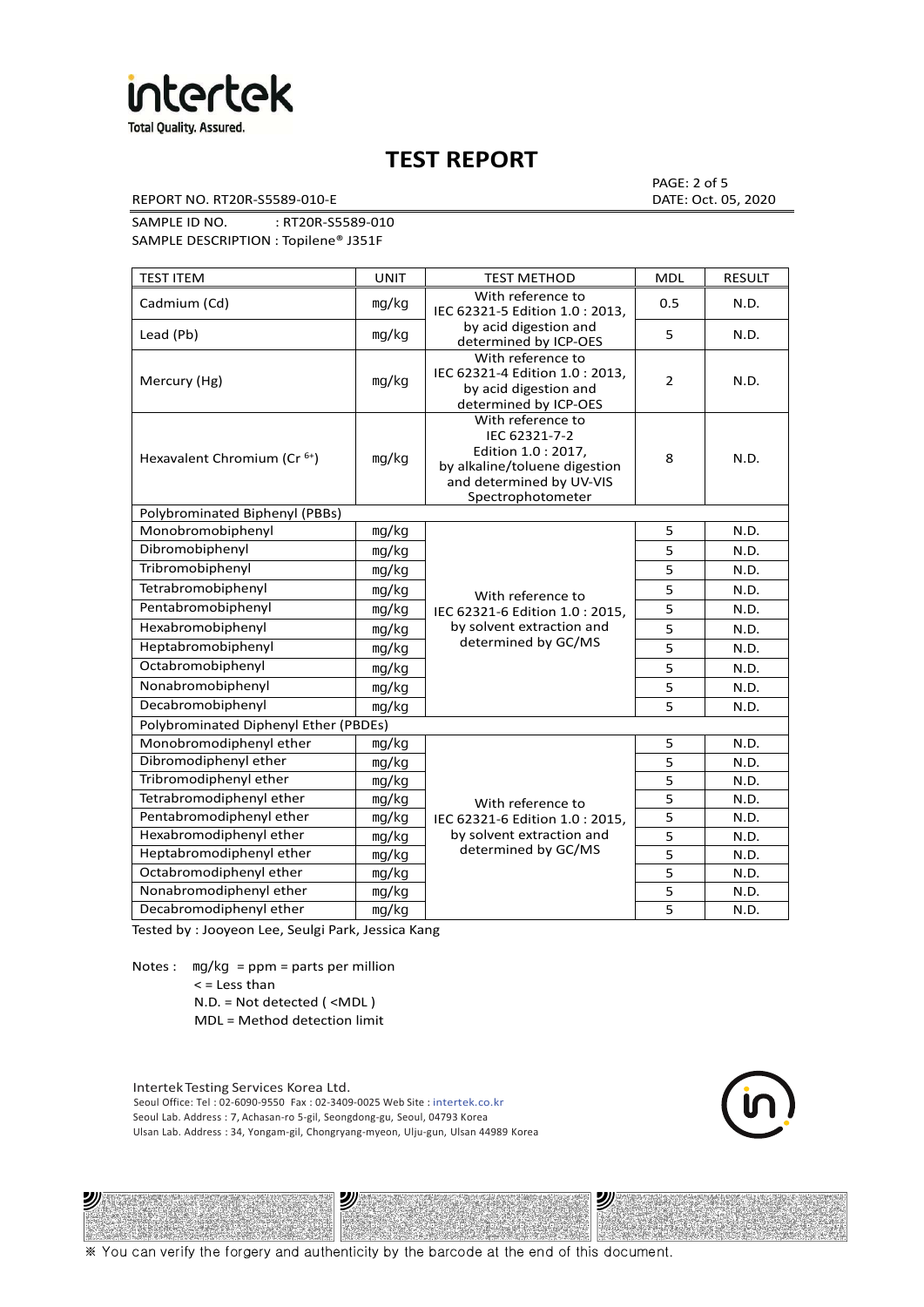

REPORT NO. RT20R-S5589-010-E DATE: Oct. 05, 2020

PAGE: 3 of 5

SAMPLE ID NO. : RT20R-S5589-010 SAMPLE DESCRIPTION : Topilene® J351F

| <b>TEST ITEM</b>                     | CAS NO.       | <b>UNIT</b> | <b>TEST METHOD</b>                                      | <b>MDL</b> | <b>RESULT</b> |
|--------------------------------------|---------------|-------------|---------------------------------------------------------|------------|---------------|
| Dibutyl phthalate<br>(DBP)           | $84 - 74 - 2$ | mq/kg       | With reference to<br>IEC 62321-8<br>Edition 1.0 : 2017, | 50         | N.D.          |
| Di(2-ethylhexyl) phthalate<br>(DEHP) | 117-81-7      | mg/kg       |                                                         | 50         | N.D.          |
| Benzyl butyl phthalate<br>(BBP)      | 85-68-7       | mg/kg       | by solvent extraction<br>and determined by<br>GC/MS     | 50         | N.D.          |
| Diisobutyl phthalate<br>(DIBP)       | $84 - 69 - 5$ | mg/kg       |                                                         | 50         | N.D.          |

Tested by : Jessica Kang

Notes :  $mq/kg = ppm = parts per million$  $<$  = Less than N.D. = Not detected ( <MDL ) MDL = Method detection limit

\* View of sample as received;-

沙



Intertek Testing Services Korea Ltd. Seoul Office: Tel : 02-6090-9550 Fax : 02-3409-0025 Web Site : intertek.co.kr Seoul Lab. Address : 7, Achasan-ro 5-gil, Seongdong-gu, Seoul, 04793 Korea Ulsan Lab. Address : 34, Yongam-gil, Chongryang-myeon, Ulju-gun, Ulsan 44989 Korea

沙



沙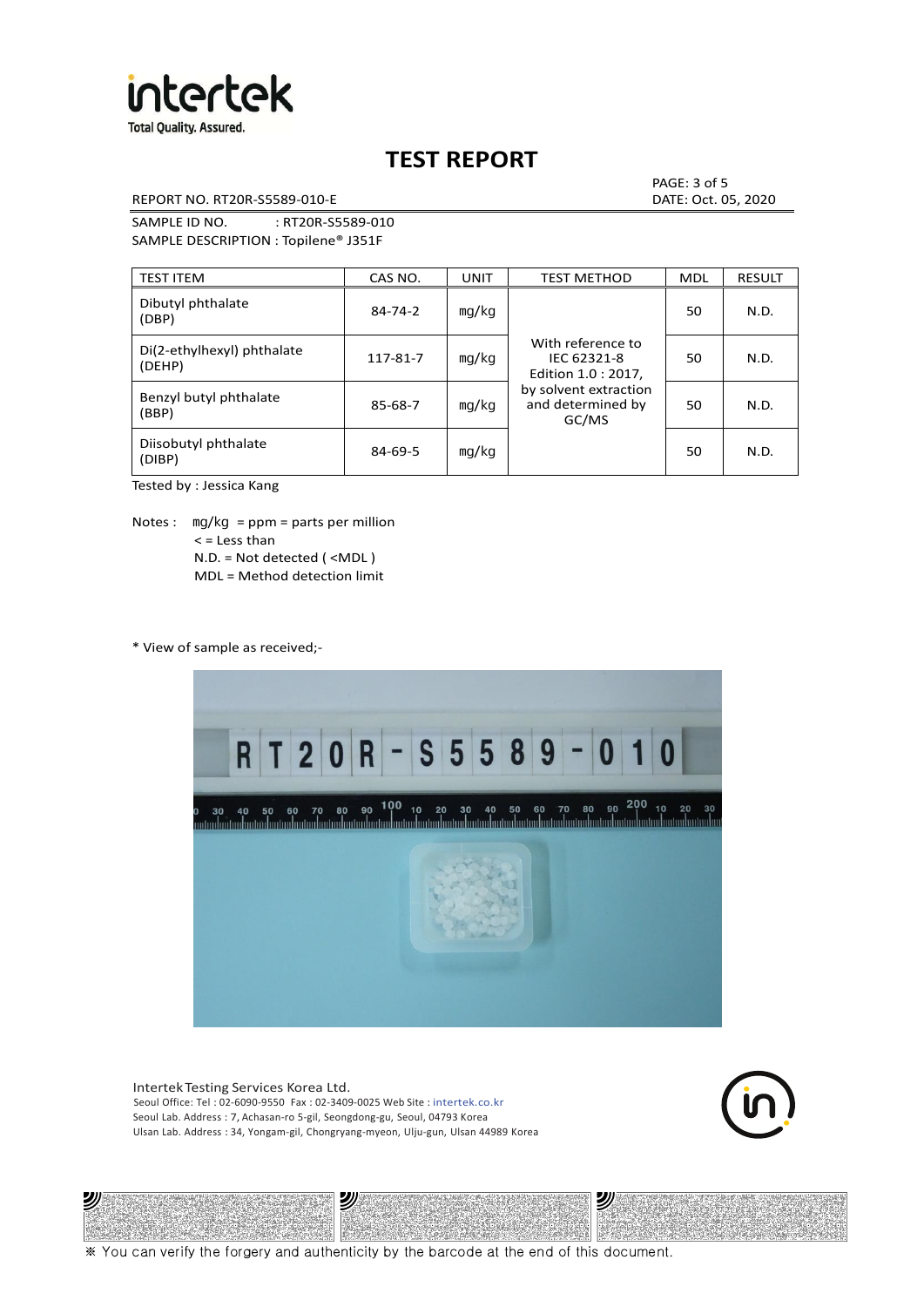

**Total Quality. Assured.** 

## **TEST REPORT**

REPORT NO. RT20R-S5589-010-E DATE: Oct. 05, 2020

PAGE: 4 of 5

SAMPLE ID NO. : RT20R-S5589-010 SAMPLE DESCRIPTION : Topilene® J351F



| *1 : List of appropriate acid : |                                                                     |
|---------------------------------|---------------------------------------------------------------------|
| Material                        | Acid added for digestion                                            |
| Polymers                        | $HNO3$ , HCl, HF, H <sub>2</sub> O <sub>2</sub> , H3BO <sub>3</sub> |
| Metals                          | HNO <sub>3</sub> , HCI, HF                                          |
| Electronics                     | $HNO3$ , HCl, H <sub>2</sub> O <sub>2</sub> , HBF <sub>4</sub>      |

\*2 : The samples were dissolved totally by pre-conditioning method according to above flow chart.

Intertek Testing Services Korea Ltd. Seoul Office: Tel : 02-6090-9550 Fax : 02-3409-0025 Web Site : intertek.co.kr Seoul Lab. Address : 7, Achasan-ro 5-gil, Seongdong-gu, Seoul, 04793 Korea Ulsan Lab. Address : 34, Yongam-gil, Chongryang-myeon, Ulju-gun, Ulsan 44989 Korea

沙

沙



沙